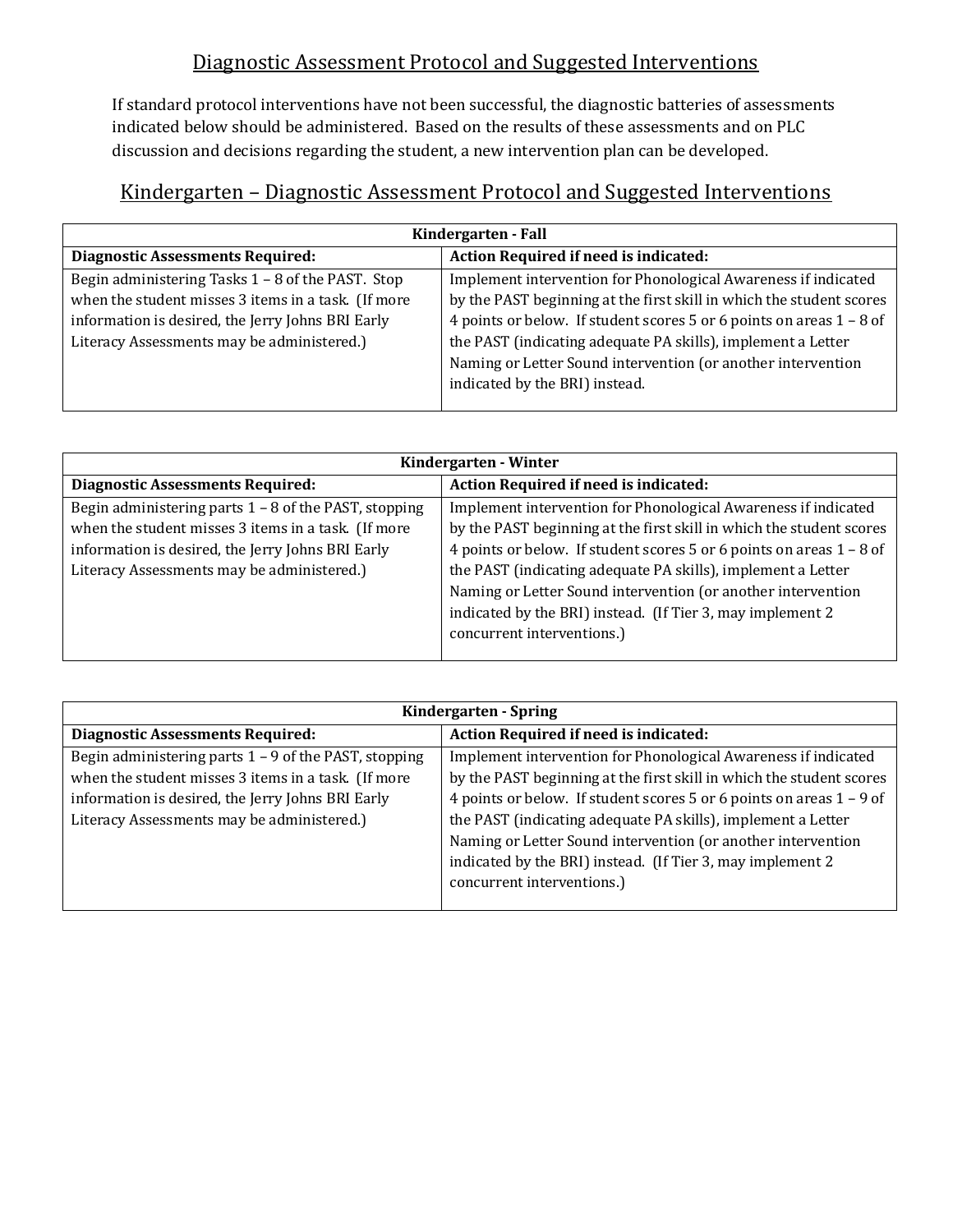## Grade 1 - Diagnostic Assessment Protocol and Suggested Interventions

| Action Required if need is indicated:                                                                                                                                                                                                                                                                                                                                                                                                          |
|------------------------------------------------------------------------------------------------------------------------------------------------------------------------------------------------------------------------------------------------------------------------------------------------------------------------------------------------------------------------------------------------------------------------------------------------|
| Implement Reading Recovery if the student qualifies, or<br>implement an intervention for Phonological Awareness if<br>indicated by the PAST beginning at the first skill in which the<br>student scores 4 points or below. If adequate Phonological<br>Awareness skills are indicated on the PAST, implement a Letter<br>Naming or Letter Sound intervention as indicated by scores on<br>the QPS, Part 1, or other Letters/Sounds assessment. |
|                                                                                                                                                                                                                                                                                                                                                                                                                                                |

| <b>Grade 1 - Winter</b>                                                                                                                                                                                                                                                                                                                                                                                                                                                                 |                                                                                                                                                                                                                                                                                        |  |
|-----------------------------------------------------------------------------------------------------------------------------------------------------------------------------------------------------------------------------------------------------------------------------------------------------------------------------------------------------------------------------------------------------------------------------------------------------------------------------------------|----------------------------------------------------------------------------------------------------------------------------------------------------------------------------------------------------------------------------------------------------------------------------------------|--|
| <b>Diagnostic Assessments Required:</b>                                                                                                                                                                                                                                                                                                                                                                                                                                                 | <b>Action Required when need is indicated:</b>                                                                                                                                                                                                                                         |  |
| Administer the Observation Survey if the student is being considered for<br>Reading Recovery. If not, begin administering parts $1 - 13$ of the PAST,<br>stopping when the student misses 3 items in a task. If student scores 5 or 6<br>points on areas 1 – 13 of the PAST (indicating adequate PA skills), administer<br>the Quick Phonics Screener (QPS), stopping when student becomes frustrated<br>(as indicated by assessment directions). If the student scores at or above 80% | Implement Reading Recovery if the student<br>qualifies, or implement an intervention for<br>Phonological Awareness if indicated by the<br>PAST beginning at the first skill in which the<br>student scores 4 points or below. If skills<br>are adequate in Phonological Awareness, but |  |
| on Tasks 1, 2, and 3 of the QPS (indicating appropriate phonics skills),<br>administer <b>one</b> of the following groups of assessments to get a deeper look at<br>the student's need:                                                                                                                                                                                                                                                                                                 | the QPS indicates an area of need in Tasks 1,<br>2, or 3, implement an intervention beginning<br>at the first task in which the student scored<br>less than $80\%$ . If the QPS (Parts 1, 2, and 3)                                                                                    |  |
| Group 1: Fountas and Pinnell Benchmarking Assessment (word accuracy with<br>error analysis, WCPM, fluency rating, comprehension) and the San Diego Quick<br>Assessment; or                                                                                                                                                                                                                                                                                                              | does not indicate an area of need, implement<br>an intervention (sight words, fluency,<br>vocabulary, comprehension, etc.) based on<br>the results of the Group 1 or 2 assessment.                                                                                                     |  |
| Group 2: Individual Reading Inventory (i.e. Jerry Johns BRI, with word<br>recognition lists, word accuracy with error analysis, WCPM, fluency rating, &<br>comprehension)                                                                                                                                                                                                                                                                                                               |                                                                                                                                                                                                                                                                                        |  |

| <b>Grade 1 - Spring</b>                                                               |                                                |  |
|---------------------------------------------------------------------------------------|------------------------------------------------|--|
| <b>Diagnostic Assessments Required:</b>                                               | Action Required when need is indicated:        |  |
| Begin administering parts $1 - 13$ of the PAST, stopping when the student             | Implement intervention for Phonological        |  |
| misses 3 items in a task. If student scores $5$ or 6 points on areas $1 - 13$ of the  | Awareness if indicated by the PAST             |  |
| PAST (indicating adequate PA skills), administer the Quick Phonics Screener           | beginning at the first skill in which the      |  |
| (QPS), stopping when student becomes frustrated (as indicated by assessment           | student scores 4 points or below. If skills    |  |
| directions). If the student scores at or above 80% on Tasks 1 through 4               | are adequate in Phonological Awareness, but    |  |
| (indicating appropriate phonics skills, administer <b>one</b> of the following groups | the QPS indicates an area of need in Tasks 1   |  |
| of assessments to get a deeper look at the student's need:                            | through 4, implement an intervention           |  |
|                                                                                       | beginning at the first task in which the       |  |
| Group 1: Fountas and Pinnell Benchmarking Assessment (word accuracy with              | student scored less than 80%. If the QPS       |  |
| error analysis, WCPM, fluency rating, comprehension) and the San Diego Quick          | (Parts $1 - 4$ ) does not indicate an area of  |  |
| Assessment; or                                                                        | need, implement an intervention (sight         |  |
| Group 2: Individual Reading Inventory (i.e. Jerry Johns BRI, with word                | words, fluency, vocabulary, comprehension,     |  |
| recognition lists, word accuracy with error analysis, WCPM, fluency rating, &         | etc.) based on the results of the Group 1 or 2 |  |
| comprehension)                                                                        | assessment.                                    |  |
|                                                                                       |                                                |  |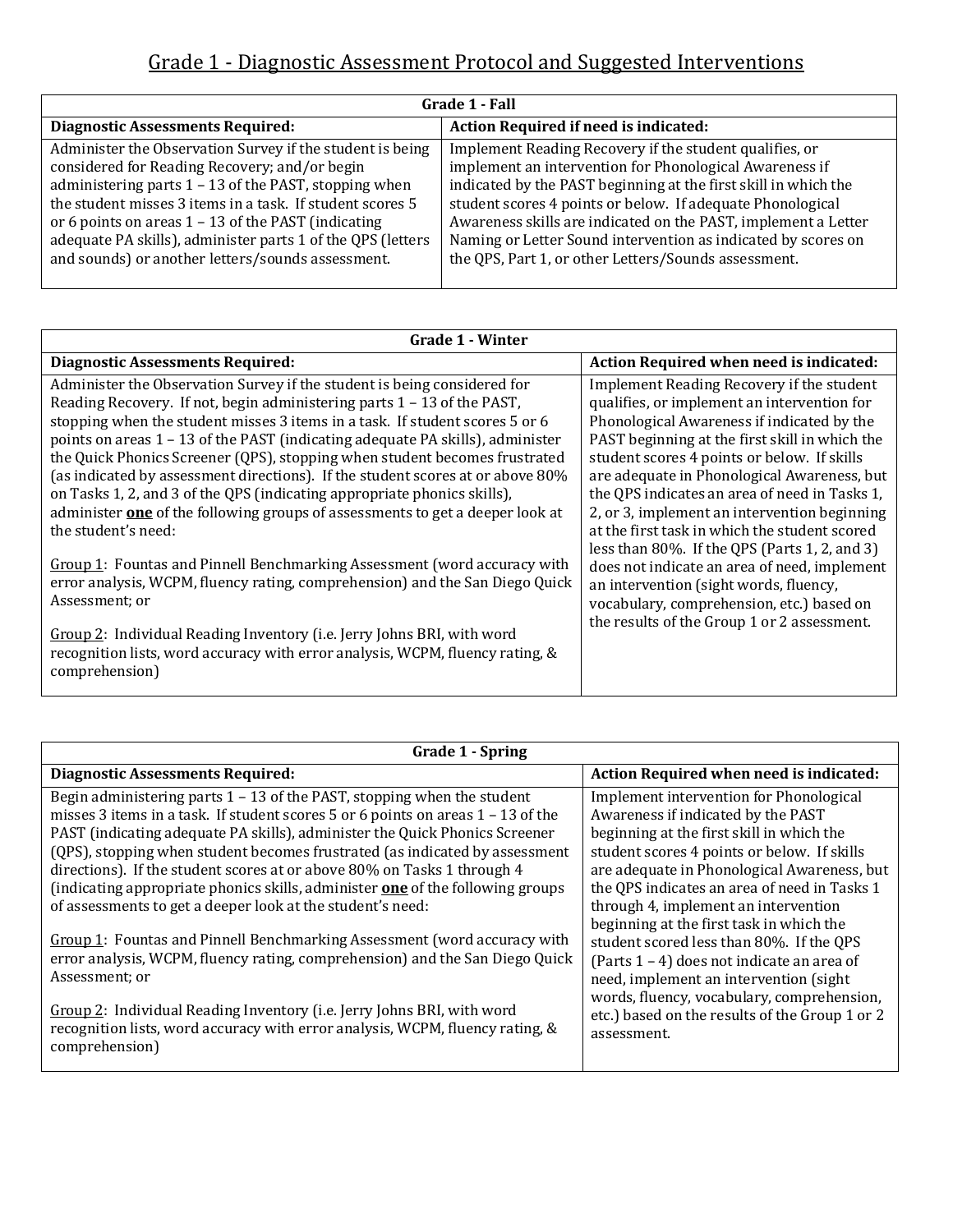## Grade 2 - Diagnostic Assessment Protocol and Suggested Interventions

| Grade 2 - Fall                                                                                                                                                                                                                                                                                                                                                                                                                                                                                                                                                                  |                                                                                                                                                                                                                                                                                                                                                                                                                            |  |
|---------------------------------------------------------------------------------------------------------------------------------------------------------------------------------------------------------------------------------------------------------------------------------------------------------------------------------------------------------------------------------------------------------------------------------------------------------------------------------------------------------------------------------------------------------------------------------|----------------------------------------------------------------------------------------------------------------------------------------------------------------------------------------------------------------------------------------------------------------------------------------------------------------------------------------------------------------------------------------------------------------------------|--|
| <b>Diagnostic Assessments Required:</b>                                                                                                                                                                                                                                                                                                                                                                                                                                                                                                                                         | Action Required when need is indicated:                                                                                                                                                                                                                                                                                                                                                                                    |  |
| (If the student's Phonological Awareness skills are suspect, the PAST may be<br>administered before continuing with the following assessments.) Administer<br>the Quick Phonics Screener (QPS), stopping when student becomes frustrated<br>(as indicated by assessment directions). If the student scores at or above 80%<br>on Tasks 1 through 5 (indicating appropriate phonics skills), administer one<br>of the following groups of assessments to get a deeper look at the student's<br>need:<br>Group 1: Fountas and Pinnell Benchmarking Assessment (word accuracy with | If the PAST was administered and a need area<br>determined from this assessment, implement<br>intervention beginning at the first skill in<br>which the student scores 4 points or below. If<br>skills are adequate in Phonological<br>Awareness, but the QPS indicates an area of<br>need in Tasks 1 through 5, implement an<br>intervention beginning at the first task in<br>which the student scored less than 80%. If |  |
| error analysis, WCPM, fluency rating, comprehension) and the San Diego Quick<br>Assessment; or<br>Group 2: Individual Reading Inventory (i.e. Jerry Johns, with word recognition<br>lists, word accuracy with error analysis, WCPM, fluency rating, &<br>comprehension).                                                                                                                                                                                                                                                                                                        | the QPS (Parts $1 - 5$ ) does not indicate an<br>area of need, implement an intervention<br>(sight words, fluency, vocabulary,<br>comprehension, etc.) based on the results of<br>the Group 1 or 2 assessment.                                                                                                                                                                                                             |  |

| <b>Grade 2 - Winter</b>                                                                                                                                                                                                                                                                                                                                                                                                                                                                             |                                                                                                                                                                                                                                                                                                                               |  |
|-----------------------------------------------------------------------------------------------------------------------------------------------------------------------------------------------------------------------------------------------------------------------------------------------------------------------------------------------------------------------------------------------------------------------------------------------------------------------------------------------------|-------------------------------------------------------------------------------------------------------------------------------------------------------------------------------------------------------------------------------------------------------------------------------------------------------------------------------|--|
| <b>Diagnostic Assessments Required:</b>                                                                                                                                                                                                                                                                                                                                                                                                                                                             | Action Required when need is indicated:                                                                                                                                                                                                                                                                                       |  |
| (If the student's Phonological Awareness skills are suspect, the PAST may be<br>administered before continuing with the following assessments.) Administer<br>the Quick Phonics Screener (QPS), stopping when student becomes frustrated<br>(as indicated by assessment directions). If the student scores at or above 80%<br>on Tasks 1 through 6 (indicating appropriate phonics skills), administer one<br>of the following groups of assessments to get a deeper look at the student's<br>need: | If the PAST was administered and a need area<br>determined from this assessment, implement<br>intervention beginning at the first skill in<br>which the student scores 4 points or below. If<br>skills are adequate in Phonological<br>Awareness, but the QPS indicates an area of<br>need in Tasks 1 through 6, implement an |  |
| Group 1: Fountas and Pinnell Benchmarking Assessment (word accuracy with<br>error analysis, WCPM, fluency rating, comprehension) and the San Diego Quick<br>Assessment; or<br>Group 2: Individual Reading Inventory (i.e. Jerry Johns, with word recognition                                                                                                                                                                                                                                        | intervention beginning at the first task in<br>which the student scored less than 80%. If<br>the QPS (Parts $1 - 6$ ) does not indicate an<br>area of need, implement an intervention<br>(sight words, fluency, vocabulary,                                                                                                   |  |
| lists, word accuracy with error analysis, WCPM, fluency rating, &<br>comprehension).                                                                                                                                                                                                                                                                                                                                                                                                                | comprehension, etc.) based on the results of<br>the Group 1 or 2 assessment.                                                                                                                                                                                                                                                  |  |

| Grade 2 - Spring                                                                                                                                                                                                                                                                                                                                                                                                                                                                                    |                                                                                                                                                                                                                                                                                                                               |  |
|-----------------------------------------------------------------------------------------------------------------------------------------------------------------------------------------------------------------------------------------------------------------------------------------------------------------------------------------------------------------------------------------------------------------------------------------------------------------------------------------------------|-------------------------------------------------------------------------------------------------------------------------------------------------------------------------------------------------------------------------------------------------------------------------------------------------------------------------------|--|
| <b>Diagnostic Assessments Required:</b>                                                                                                                                                                                                                                                                                                                                                                                                                                                             | Action Required when need is indicated:                                                                                                                                                                                                                                                                                       |  |
| (If the student's Phonological Awareness skills are suspect, the PAST may be<br>administered before continuing with the following assessments.) Administer<br>the Quick Phonics Screener (QPS), stopping when student becomes frustrated<br>(as indicated by assessment directions). If the student scores at or above 80%<br>on Tasks 1 through 7 (indicating appropriate phonics skills), administer one<br>of the following groups of assessments to get a deeper look at the student's<br>need: | If the PAST was administered and a need area<br>determined from this assessment, implement<br>intervention beginning at the first skill in<br>which the student scores 4 points or below. If<br>skills are adequate in Phonological<br>Awareness, but the QPS indicates an area of<br>need in Tasks 1 through 7, implement an |  |
| Group 1: Fountas and Pinnell Benchmarking Assessment (word accuracy with<br>error analysis, WCPM, fluency rating, comprehension) and the San Diego Quick<br>Assessment; or<br>Group 2: Individual Reading Inventory (i.e. Jerry Johns, with word recognition<br>lists, word accuracy with error analysis, WCPM, fluency rating, &                                                                                                                                                                   | intervention beginning at the first task in<br>which the student scored less than 80%. If<br>the QPS (Parts $1 - 7$ ) does not indicate an<br>area of need, implement an intervention<br>(sight words, fluency, vocabulary,<br>comprehension, etc.) based on the results of<br>the Group 1 or 2 assessment.                   |  |
| comprehension).                                                                                                                                                                                                                                                                                                                                                                                                                                                                                     |                                                                                                                                                                                                                                                                                                                               |  |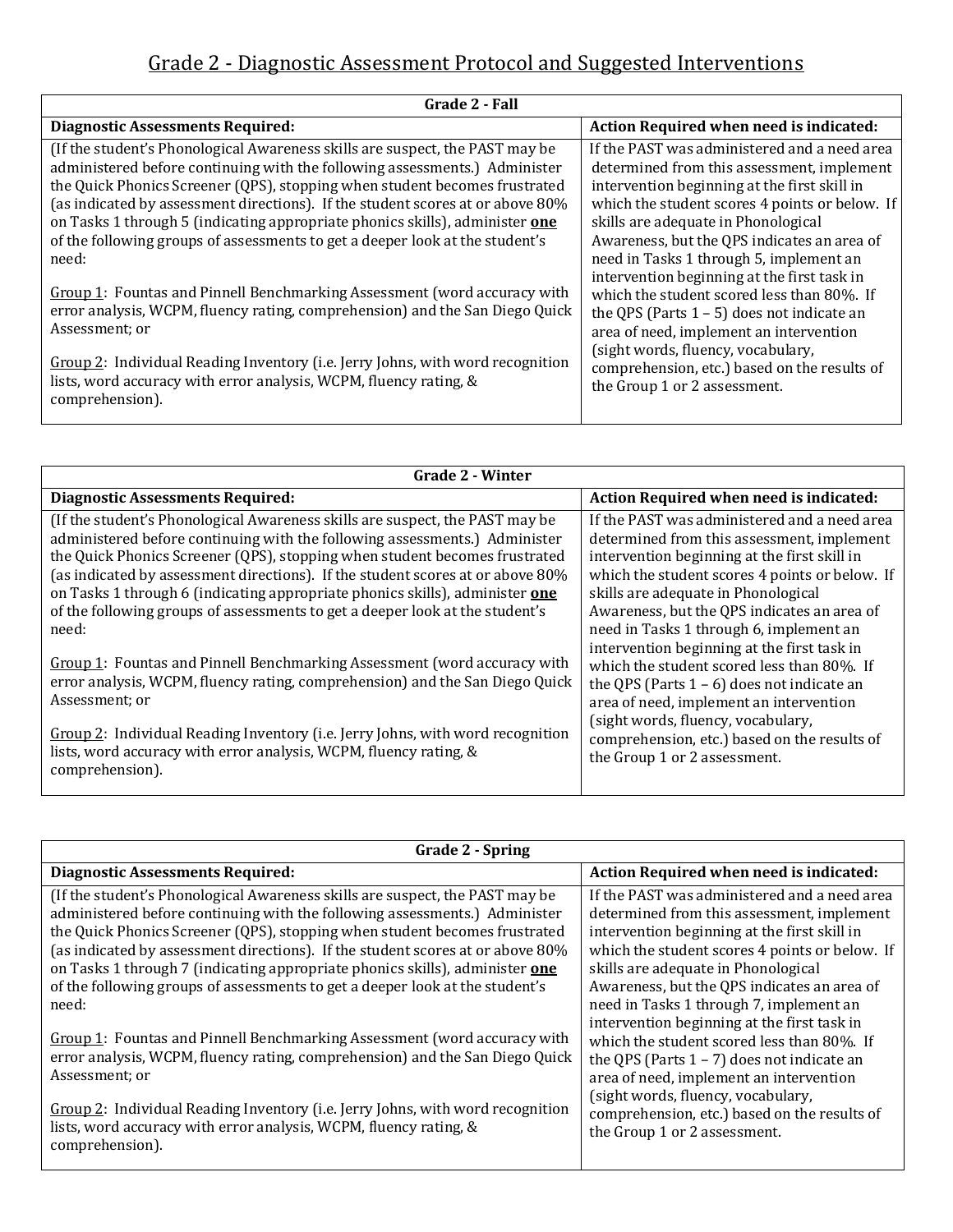## Grade 3 - Diagnostic Assessment Protocol and Suggested Interventions

| Grade 3 - Fall                                                                                                                                                                                                                                                                                                                                                                                                                                                                                      |                                                                                                                                                                                                                                                                                                                                                                                                |  |
|-----------------------------------------------------------------------------------------------------------------------------------------------------------------------------------------------------------------------------------------------------------------------------------------------------------------------------------------------------------------------------------------------------------------------------------------------------------------------------------------------------|------------------------------------------------------------------------------------------------------------------------------------------------------------------------------------------------------------------------------------------------------------------------------------------------------------------------------------------------------------------------------------------------|--|
| <b>Diagnostic Assessments Required:</b>                                                                                                                                                                                                                                                                                                                                                                                                                                                             | Action Required when need is indicated:                                                                                                                                                                                                                                                                                                                                                        |  |
| (If the student's Phonological Awareness skills are suspect, the PAST may be<br>administered before continuing with the following assessments.) Administer<br>the Quick Phonics Screener (QPS), stopping when student becomes frustrated<br>(as indicated by assessment directions). If the student scores at or above 80%<br>on Tasks 1 through 7 (indicating appropriate phonics skills), administer one<br>of the following groups of assessments to get a deeper look at the student's<br>need: | If the PAST was administered and a need area<br>determined from this assessment, implement<br>intervention beginning at the first skill in which<br>the student scores 4 points or below. If skills<br>are adequate in Phonological Awareness, but<br>the QPS indicates an area of need in Tasks 1<br>through 7, implement an intervention<br>beginning at the first task in which the student |  |
| Group 1: Fountas and Pinnell Benchmarking Assessment (word accuracy with<br>error analysis, WCPM, fluency rating, comprehension) and the San Diego Quick<br>Assessment; or<br>Group 2: Individual Reading Inventory (i.e. Jerry Johns, with word recognition                                                                                                                                                                                                                                        | scored less than 80%. If the QPS (Parts $1 - 7$ )<br>does not indicate an area of need, implement an<br>intervention (sight words, fluency, vocabulary,<br>comprehension, etc.) based on the results of the<br>Group 1 or 2 assessment.                                                                                                                                                        |  |
| lists, word accuracy with error analysis, WCPM, fluency rating, &<br>comprehension).                                                                                                                                                                                                                                                                                                                                                                                                                |                                                                                                                                                                                                                                                                                                                                                                                                |  |

| Grade 3 - Winter                                                                                                                                                                                                                                                                                                                                                                                                                                                                                    |                                                                                                                                                                                                                                                                                                                                            |  |
|-----------------------------------------------------------------------------------------------------------------------------------------------------------------------------------------------------------------------------------------------------------------------------------------------------------------------------------------------------------------------------------------------------------------------------------------------------------------------------------------------------|--------------------------------------------------------------------------------------------------------------------------------------------------------------------------------------------------------------------------------------------------------------------------------------------------------------------------------------------|--|
| <b>Diagnostic Assessments Required:</b>                                                                                                                                                                                                                                                                                                                                                                                                                                                             | Action Required when need is indicated:                                                                                                                                                                                                                                                                                                    |  |
| (If the student's Phonological Awareness skills are suspect, the PAST may be<br>administered before continuing with the following assessments.) Administer<br>the Quick Phonics Screener (QPS), stopping when student becomes frustrated<br>(as indicated by assessment directions). If the student scores at or above 80%<br>on Tasks 1 through 8 (indicating appropriate phonics skills), administer one<br>of the following groups of assessments to get a deeper look at the student's<br>need: | If the PAST was administered and a need area<br>determined from this assessment, implement<br>intervention beginning at the first skill in<br>which the student scores 4 points or below. If<br>skills are adequate in Phonological Awareness,<br>but the QPS indicates an area of need in Tasks<br>1 through 8, implement an intervention |  |
| Group 1: Fountas and Pinnell Benchmarking Assessment (word accuracy with<br>error analysis, WCPM, fluency rating, comprehension) and the San Diego Quick<br>Assessment; or                                                                                                                                                                                                                                                                                                                          | beginning at the first task in which the student<br>scored less than 80%. If the QPS (Parts $1 - 8$ )<br>does not indicate an area of need, implement<br>an intervention (sight words, fluency,                                                                                                                                            |  |
| Group 2: Individual Reading Inventory (i.e. Jerry Johns, with word recognition<br>lists, word accuracy with error analysis, WCPM, fluency rating, &<br>comprehension).                                                                                                                                                                                                                                                                                                                              | vocabulary, comprehension, etc.) based on the<br>results of the Group 1 or 2 assessment.                                                                                                                                                                                                                                                   |  |

| Grade 3 - Spring                                                                                                                                                                                                                                                                                                                                                                                                                                                                                     |                                                                                                                                                                                                                                                                                                                                                                                                                                                                                                                                                                                                                                             |  |
|------------------------------------------------------------------------------------------------------------------------------------------------------------------------------------------------------------------------------------------------------------------------------------------------------------------------------------------------------------------------------------------------------------------------------------------------------------------------------------------------------|---------------------------------------------------------------------------------------------------------------------------------------------------------------------------------------------------------------------------------------------------------------------------------------------------------------------------------------------------------------------------------------------------------------------------------------------------------------------------------------------------------------------------------------------------------------------------------------------------------------------------------------------|--|
| <b>Diagnostic Assessments Required:</b>                                                                                                                                                                                                                                                                                                                                                                                                                                                              | Action Required when need is indicated:                                                                                                                                                                                                                                                                                                                                                                                                                                                                                                                                                                                                     |  |
| (If the student's Phonological Awareness skills are suspect, the PAST may be<br>administered before continuing with the following assessments.) Administer<br>the Quick Phonics Screener (QPS), stopping when student becomes frustrated<br>(as indicated by assessment directions). If the student scores at or above 80%<br>on Tasks 1 through 9a (indicating appropriate phonics skills), administer one<br>of the following groups of assessments to get a deeper look at the student's<br>need: | If the PAST was administered and a need area<br>determined from this assessment, implement<br>intervention beginning at the first skill in<br>which the student scores 4 points or below. If<br>skills are adequate in Phonological Awareness,<br>but the QPS indicates an area of need in Tasks<br>1 through 9a, implement an intervention<br>beginning at the first task in which the student<br>scored less than 80%. If the QPS (Parts $1 - 9a$ )<br>does not indicate an area of need, implement<br>an intervention (sight words, fluency,<br>vocabulary, comprehension, etc.) based on the<br>results of the Group 1 or 2 assessment. |  |
| Group 1: Fountas and Pinnell Benchmarking Assessment (word accuracy with<br>error analysis, WCPM, fluency rating, comprehension) and the San Diego Quick<br>Assessment; or                                                                                                                                                                                                                                                                                                                           |                                                                                                                                                                                                                                                                                                                                                                                                                                                                                                                                                                                                                                             |  |
| Group 2: Individual Reading Inventory (i.e. Jerry Johns, with word recognition<br>lists, word accuracy with error analysis, WCPM, fluency rating, &<br>comprehension).                                                                                                                                                                                                                                                                                                                               |                                                                                                                                                                                                                                                                                                                                                                                                                                                                                                                                                                                                                                             |  |